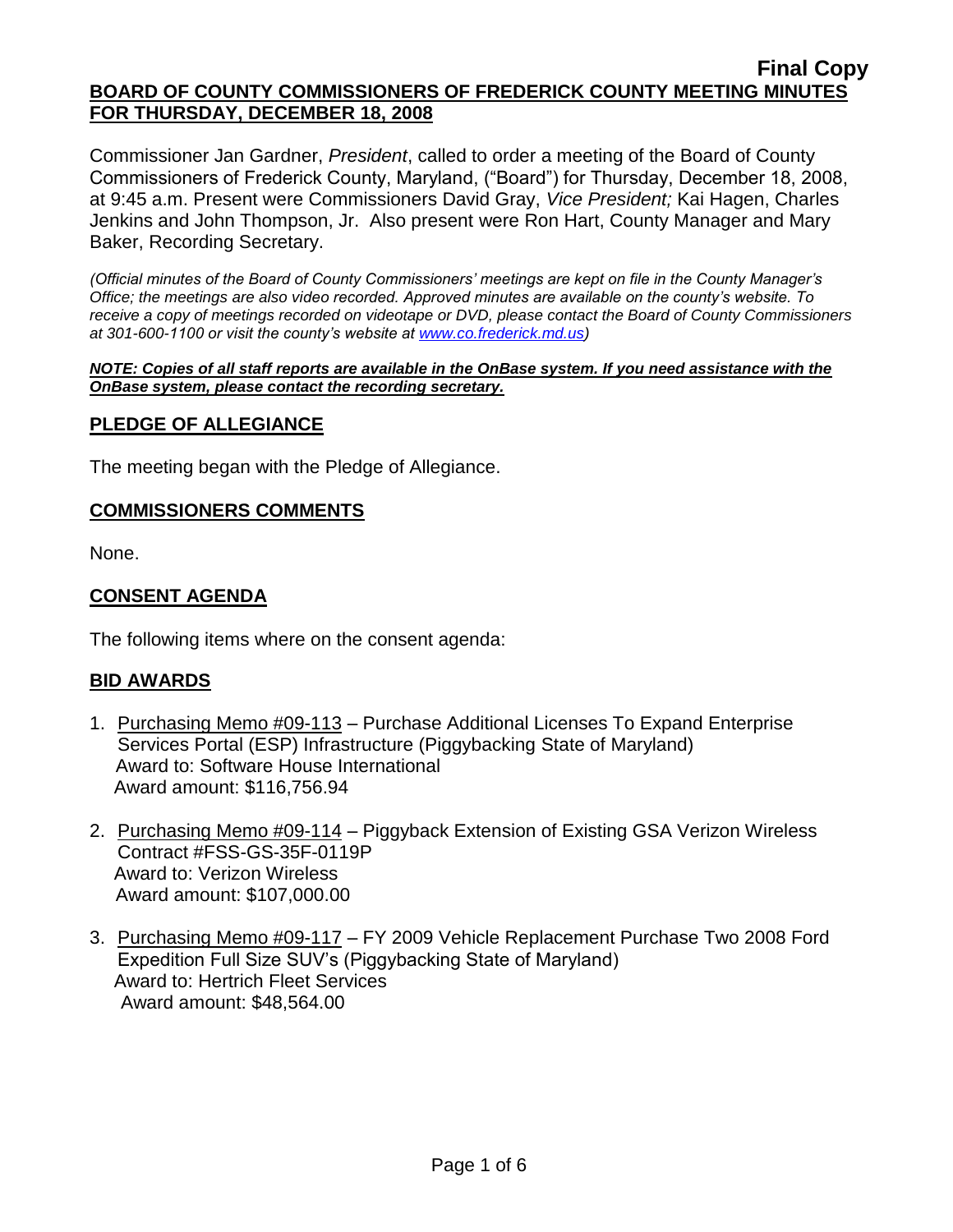4. Purchasing Memo #09-118 - Request to Piggyback Existing Cisco Equipment and Maintenance Contract Award to: Verizon Award amount: \$753,112.00 Estimated Amount

## **BUDGET TRANSFER**

1. BT-09-097, Public Works Division

# **GRANTS**

- 1. Moderate Rehabilitation Program Grant Jenny Short, Citizens Services Division
- 2. Maryland Business Works (MBW) FY 2009 Additional Grant Funds Laurie Holden, Economic Development Division

# **LEASE AGREEMENTS**

1. Amendment to Lease Agreement for Warehouse Space for Election Equipment

## **CHANGE ORDERS**

- 1. FY 2008 Bituminous Overlay of Various County Roadways, Contract No. C29918, Change Order No. 10 - Charles Nipe and Tom Meunier, Public Works Division
- 2. FY 2008 Bituminous Overlay of Various County Roadways, Contract No. C29918, Change Order No. 11 - Charles Nipe and Tom Meunier, Public Works Division
- 3. Thurmont Regional Library, Contract No. C11903, Change Order No. 61 and Budget Transfer - Charles Nipe and Tom Meunier, Public Works Division
- 4. Thurmont Regional Library, Contract No. C11903, Change Order No. 63 Charles Nipe and Tom Meunier, Public Works Division

Commissioner Gray requested Purchasing Memo #09-113 - Purchase Additional Licenses To Expand Enterprise Services Portal (ESP) Infrastructure be pulled for further explanation.

Commissioner Gray approved the consent agenda as presented. Commissioner Hagen seconded the motion that passed 5-0.

Dale Spangenberg, Interagency Information Technologies Division, presented information on Purchasing Memo #09-113.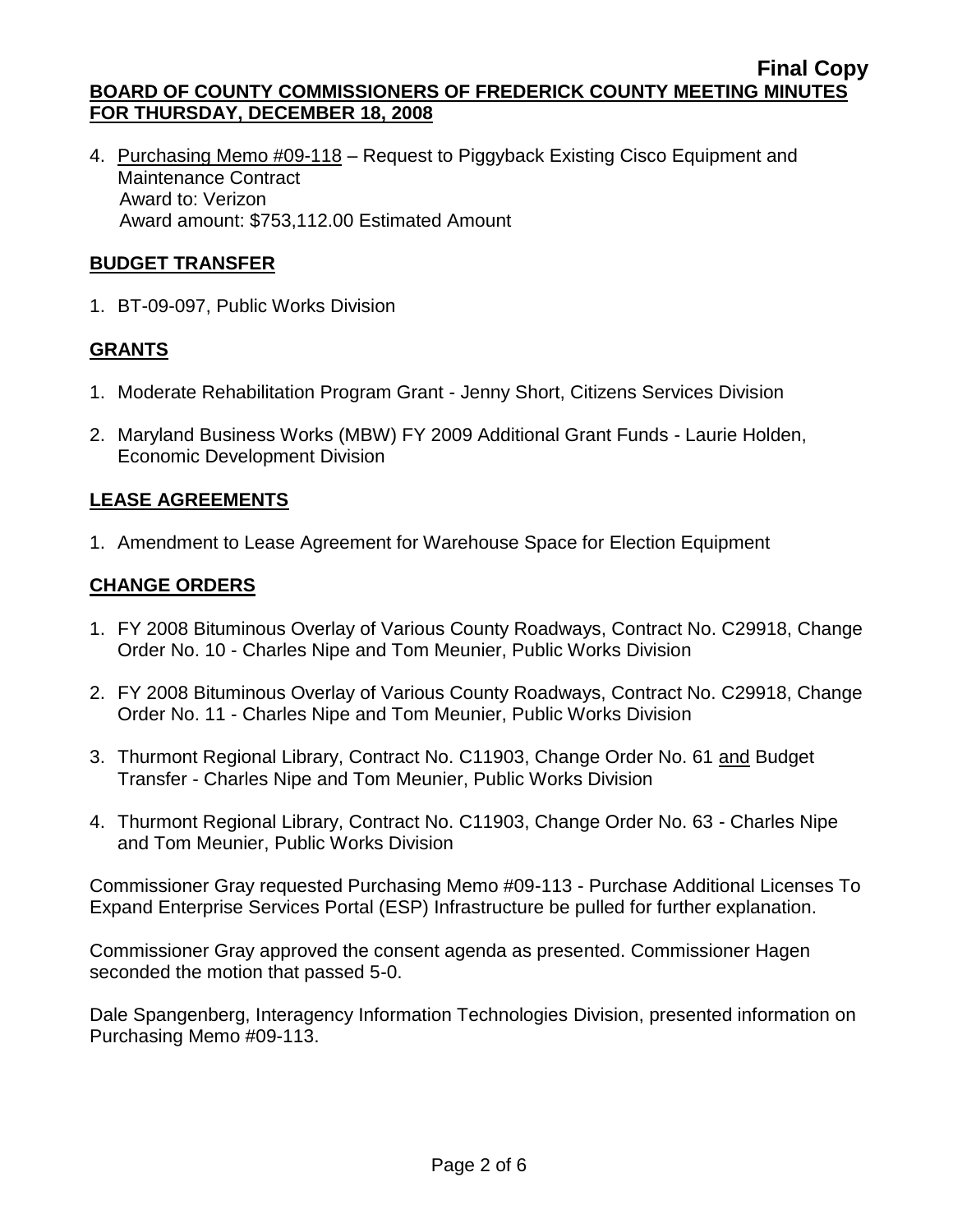Commissioner Gray moved to approve Purchasing Memo #09-113 - Purchase Additional Licenses To Expand Enterprise Services Portal (ESP) Infrastructure as presented. Commissioner Hagen seconded the motion that passed 5-0.

## **ADMINISTRATIVE BUSINESS**

## **Approval of Board of County Commissioners Meeting Minutes**

The minutes were approved by unanimous consent as presented.

## **Lease for UpCounty Family Partnership Building with the Town of Emmitsburg – Austin Abraham, Management Services Division**

Mr. Abraham presented information regarding a lease with the Town of Emmitsburg for the UpCounty Family Center building for an initial term of five years so family related support services could continue to be provided at this location through the county's expanded Family Partnership program.

Commissioner Hagen moved to approve the lease as presented in the staff report. Commissioner Gray seconded the motion that passed 3-2 with Commissioners Jenkins and Thompson opposed.

## **Proposed Changes to the Regulations for the Billing for Ambulance Transport Program - Kathi Tritsch and Rob Reilly, Finance Division**

Ms. Tritsch and Mr. Reilly presented changes to sections of the billing for the ambulance transport program as outlined in the staff report.

Commissioner Hagen moved to approve the adoption of the revised regulations to the billing for ambulance transport program as presented, effective retroactively to July 1, 2008. Commissioner Gray seconded the motion that passed 5-0.

### **Proposed Changes to the Regulations for the Receipt and Disbursement of State Amoss Funds and County Appropriations - Kathi Tritsch and Rob Reilly, Finance Division**

Ms. Tritsch and Mr. Reilly presented changes to the regulations for the receipt and disbursement of state Amoss funds and county appropriations as outlined in the staff report.

Commissioner Hagen moved to approve the adoption of the revised regulations for the receipt and disbursement of state Amoss funds and county appropriations as presented, effective retroactively to July 1, 2008. Commissioner Gray seconded the motion that passed 5-0.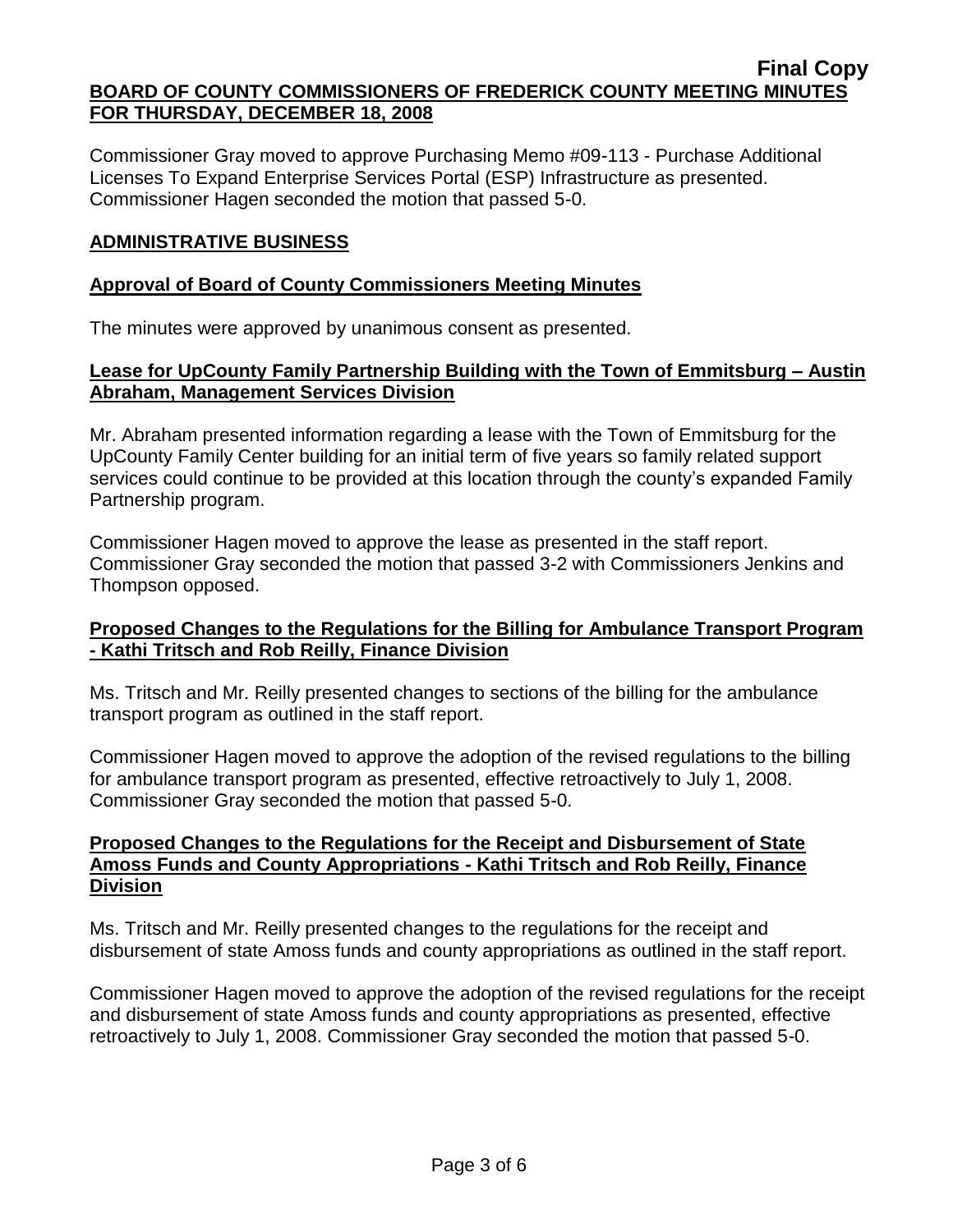### **COMMISSIONERS COMMENTS**

None.

## **PUBLIC COMMENTS**

Michael Gastley, Finance Division

### **QUESTIONS – PRESS**

None.

## **CLOSED SESSION**

Commissioner Hagen moved to proceed to closed session in accordance with Maryland Annotated Code State Government Article § 10-508(a) (3) To consider the acquisition of real property for a public purpose and matters directly related thereto. Commissioner Gray seconded the motion that passed 4-1 with Commissioner Jenkins opposed.

## **ADJOURN**

The meeting adjourned at 10:50 a.m.

Respectfully submitted,

Mary E. Baker Recording Secretary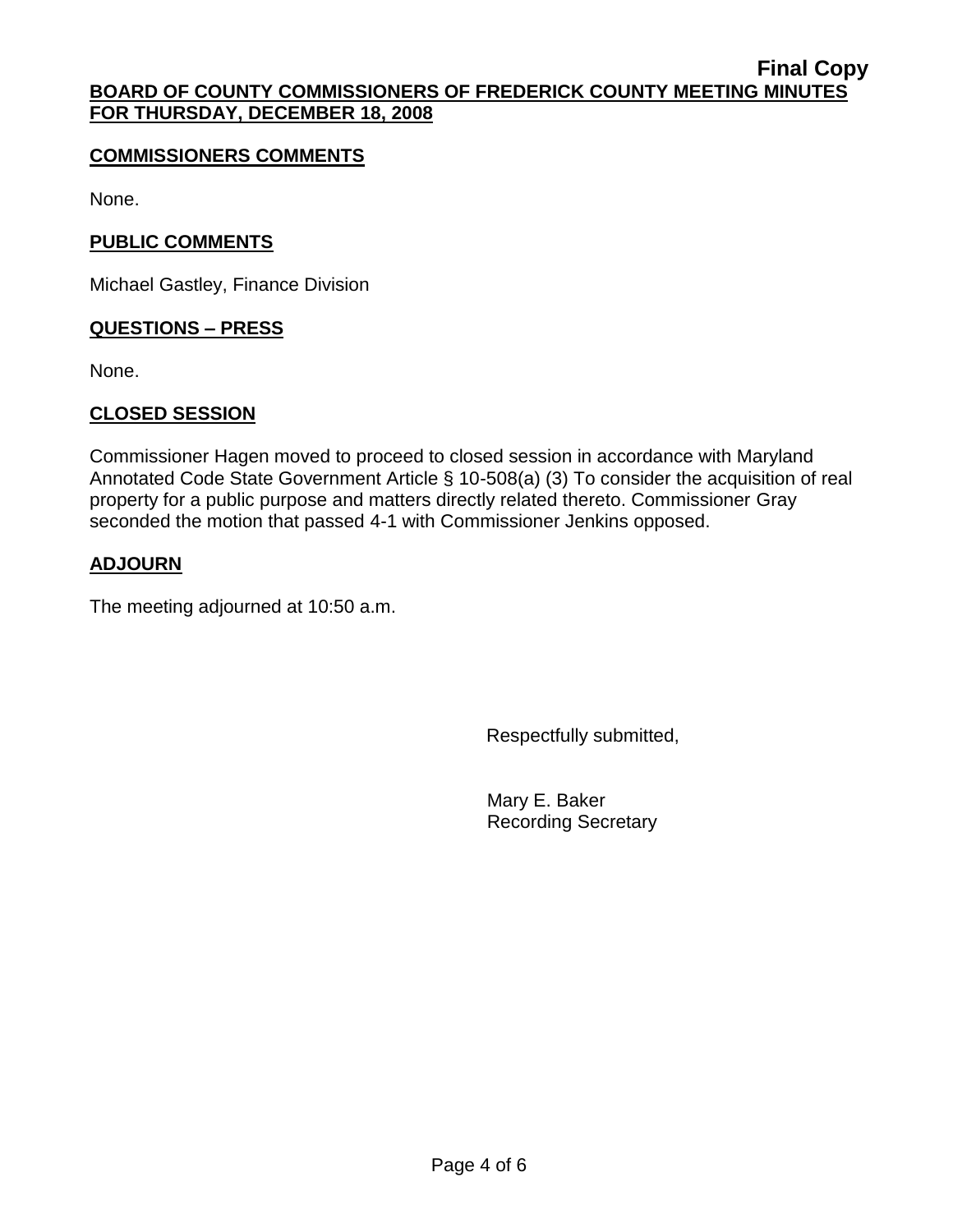## **FORM OF STATEMENT FOR CLOSING THE MEETING OF THURSDAY, DECEMBER 18, 2008**

# **STATUTORY AUTHORITY TO CLOSE SESSION**

## **State Government Article §10-508(a):**

(3) To consider the acquisition of real property for a public purpose and matters directly related thereto.

#### **Motion:**

Commissioner Hagen moved to proceed to closed session in accordance with Maryland Annotated Code State Government Article § 10-508(a)(3) To consider the acquisition of real property for a public purpose and matters directly related thereto. Commissioner Gray seconded the motion that passed 4-1 with Commissioner Jenkins opposed.

### **Topic to be Discussed:**

To consider the lease of real property for the temporary relocation of a county facility.

Mary E. Baker Recording Secretary